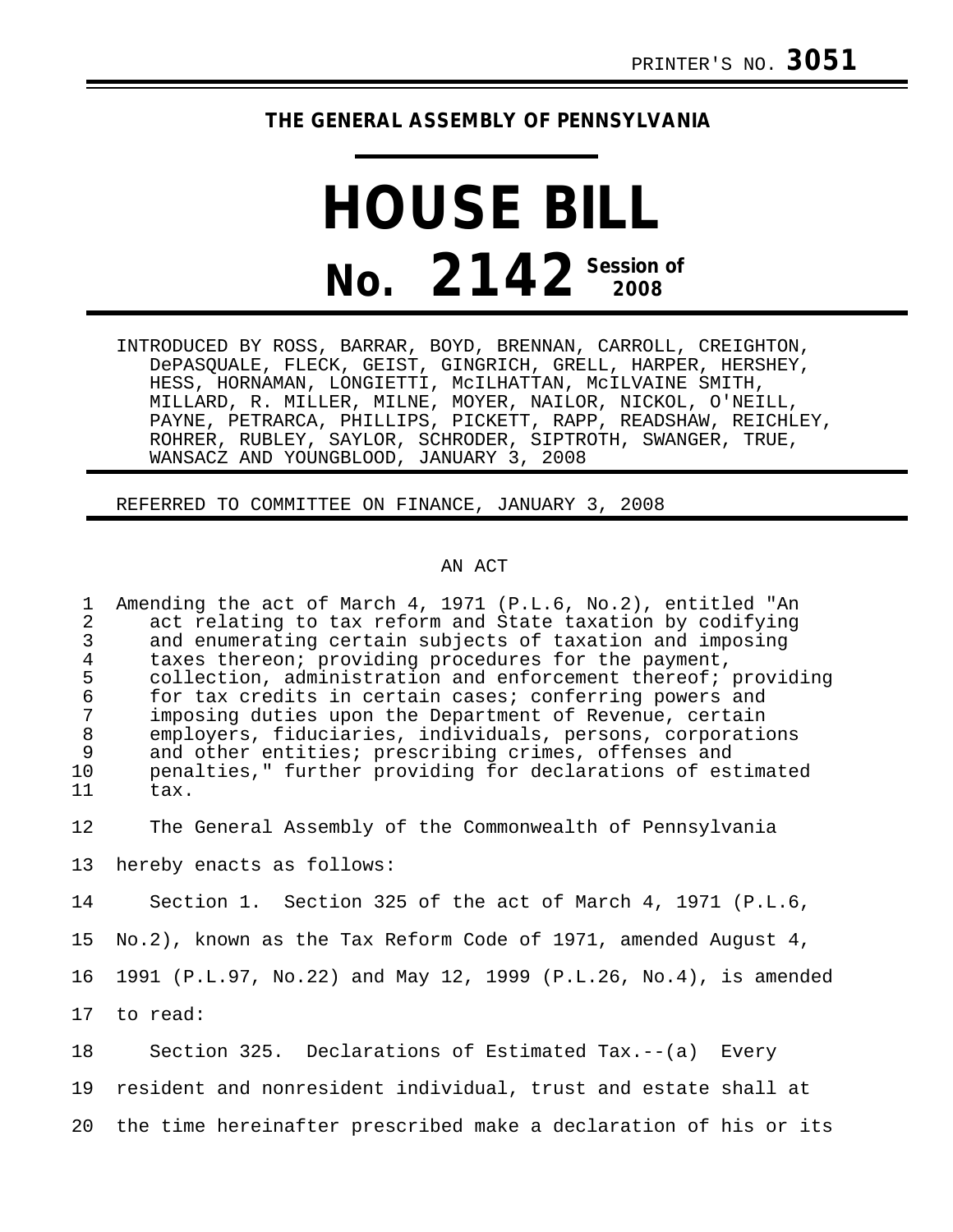1 estimated tax for the taxable year, containing such information 2 as the department may prescribe by regulations, if his or its 3 income, other than from compensation on which tax is withheld 4 under this article, can reasonably be expected to exceed [eight 5 thousand dollars  $( $8,000) ]$  ten thousand dollars  $( $10,000)$ .

6 (b) For the purposes of this article, the term "estimated 7 tax" means the amount which an individual, trust or estate 8 estimates to be his or its tax due under this article for the 9 taxable year, less the amount which he or it estimates to be the 10 sum of any credits allowable against the tax under this article. 11 (c) A husband and wife may make a joint declaration of 12 estimated tax hereunder as if they were one taxpayer, in which 13 case the liability with respect to the estimated tax shall be 14 joint and several. If a joint declaration is made but husband 15 and wife elect to determine their taxes separately, the 16 estimated tax for such year may be treated as the estimated tax 17 of either husband or wife, or may be divided between them, as 18 they may elect.

19 (d) Except as hereinafter provided, the date for filing a 20 declaration of estimated tax shall depend upon when the resident 21 or nonresident individual, trust or estate determines that his 22 or its income on which no tax has been withheld under this 23 article can reasonably be expected to exceed [eight thousand 24 dollars  $(\$8,000)$ ] ten thousand dollars  $(\$10,000)$  in the taxable 25 year, as follows:

26 (1) If the determination is made on or before April 1 of the 27 taxable year, a declaration of estimated tax shall be filed no 28 later than April 15 of the taxable year.

29 (2) If the determination is made after April 1 but before 30 June 2 of the taxable year, the declaration shall be filed no 20080H2142B3051 - 2 -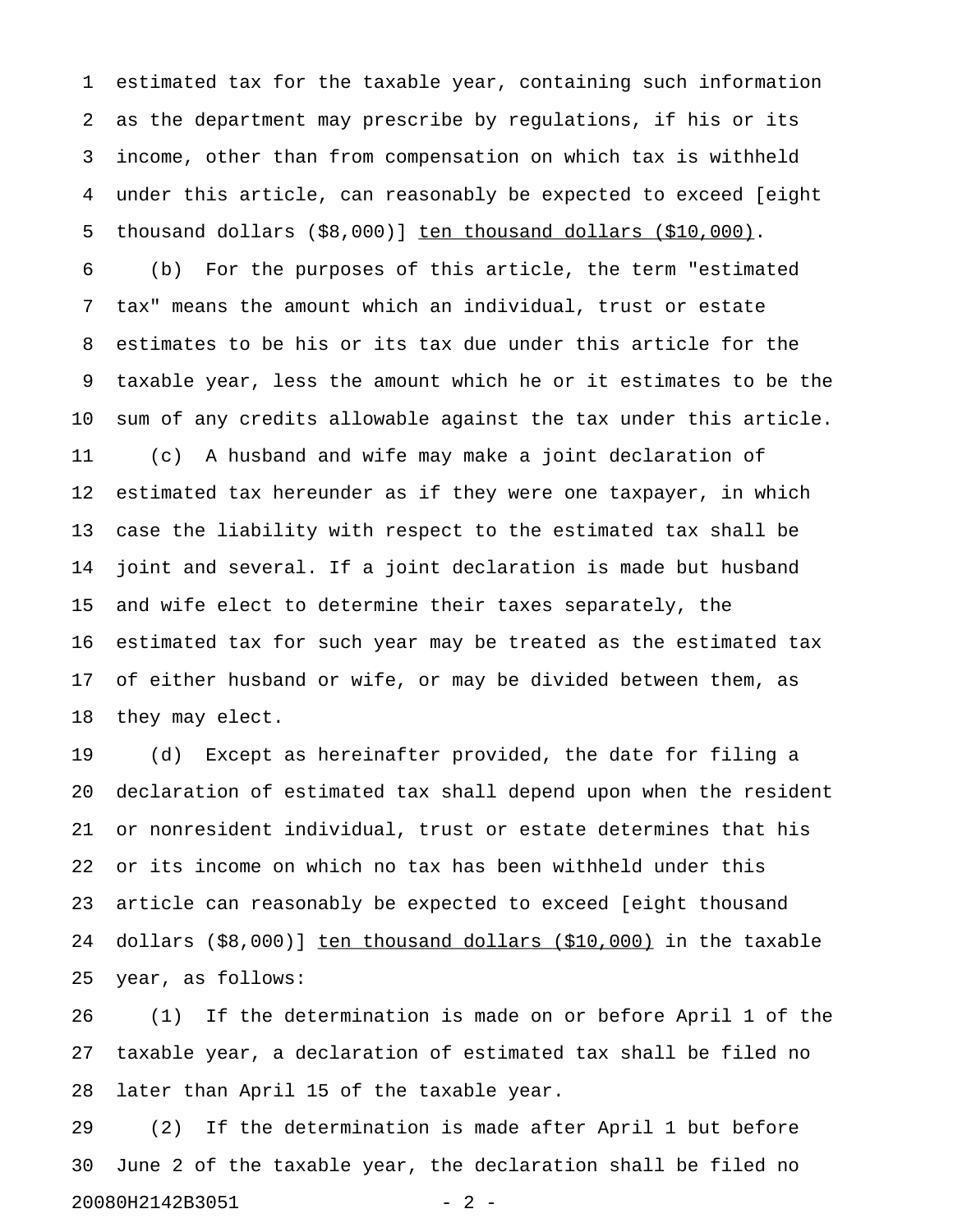1 later than June 15 of such year.

2 (3) If the determination is made after June 1 but before 3 September 2 of the taxable year, the declaration shall be filed 4 no later than September 15 of such year.

5 (4) If the determination is made after September 1 of the 6 taxable year, the declaration shall be filed no later than 7 [January 15] April 15 of the year succeeding the taxable year[.] 8 and may be filed with the taxpayer's annual tax return as 9 provided under this article.

10 (e) Notwithstanding subsection (d) of this section, a 11 declaration of estimated tax of an individual having an 12 estimated gross income from farming for the taxable year which 13 is at least two-thirds of his total estimated gross income for 14 the taxable year may be filed at any time on or before January 15 15 of the succeeding year, but if the farmer files a final 16 return and pays the entire tax by March 1, the return may be 17 considered as his declaration due on or before January 15.

18 (f) A declaration of estimated tax of an individual, trust 19 or estate having a total estimated tax for the taxable year of 20 one hundred dollars (\$100) or less may be filed at any time on 21 or before January 15 of the succeeding year under regulations of 22 the department.

23 (g) An individual, trust or estate may amend a declaration 24 under regulations of the department.

25 (h) If on or before January 31 of the year succeeding a 26 taxable year, an individual, trust or estate files his or its 27 return for the entire taxable year for which a declaration was 28 required to be filed within the time prescribed by subsection  $29$  (d)(4) of this section and pays therewith the full amount of the 30 tax shown to be due on the return: 20080H2142B3051 - 3 -